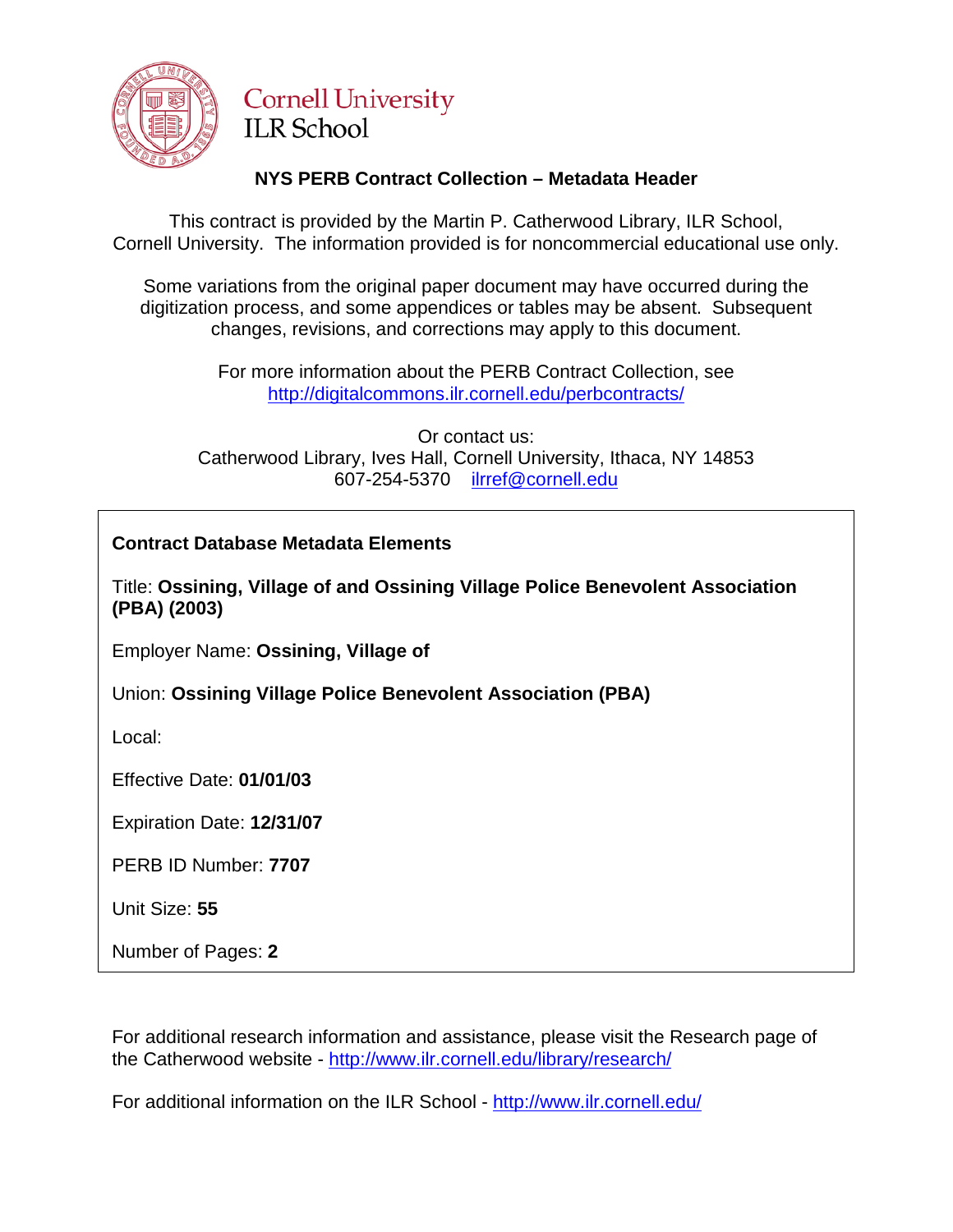Ossining, VIVIMe of me Ossining Uillage PBA  $5.6/14/04$ 

> 1. Effective January 1, 2003, salaries shall be increased by 3.5%. Effective January **1,** 2004, salaries shall be increased by 3.5%. Effective January 1, 2005, sanuary 1, 2004, salaries shall be increased by 3.5%. Effective January 1, 2005,<br>Salaries shall be increased by 3.25%. Effective January 1, 2006 sqlains shall be intrensed by 1.0<sup>2</sup>.<br>Effective January 1, 2007 sclares shal

**2.** Effective January 1, 2003, the parties agree that the provision with respect to health insurance upon retirement shall be amended so that individuals who retire shall receive 100% of the cost of family and/or individual health insurance when they reach age  $\sharp$  Prior to that time, the current formula remains in place. Effective January 1, 2003, individuals who are, or have been (prior to the execution of this contract, **1,**  $\frac{1}{10}$ injured in the line of duty and receive a disability retirement shall receive 10% of the cost of insurance from the date of their disability retirement. **ad b~zq\a** +.\ **t-LbL, kp ,+wv-** 'I **(40%** 

and Generatez shall invadint begin receiving 1908.<br>3. Effective January 1, 2003, the Village has the right to implement a random<br>drug and alcohol testing program. It is equal that the funnel will be similed to the to<br>larg

**4.** With respect to health insurance, the out-of-network co-pay shall be increased to \$250; mandatory generic drug purchases consistent with the tree-tiered system; infertility – maximum amount for drugs is \$5,000, for doctors is  $$10,000$ (lifetime).

**5.** Effective January I, 2003, members with prior service who transfer shall be placed on the bottom of the patrol roster for seniority purposes (overtime, vacation picks).

**6.** Work schedules shall be provided to all unit members at least 30 days in advance.

**7.** Jury Duty - Individuals scheduled for the 12-8 tour shall have jury duty to - take the place of assignment for the d ividuals on the 8-4 tour shall have jury duty

**RECEIVED** 

**MAY** 0 **3** 2004

**NVC DHRHC FMPI OVMENT**